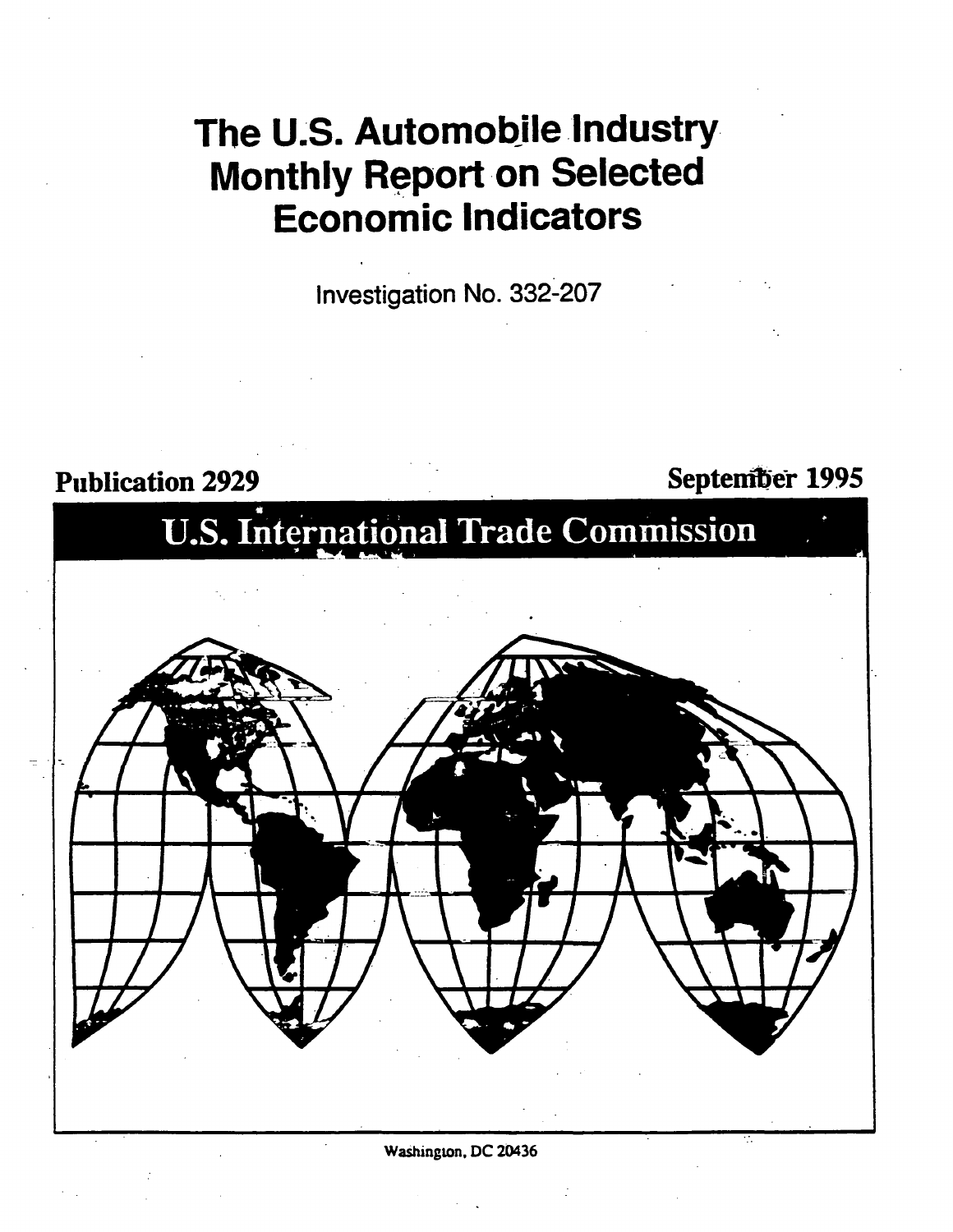# U.S. International Trade Commission

 $\epsilon_{\perp}$ 

### **COMMISSIONERS**

Peter S. Watson, Chairman Janet A. Nuzum, Vice Chairman David B. Rohr Don E. Newquist Carol T. Crawford Lynn M. Bragg

> Robert A Rogowsky Director of Operations

\\:m.Simpson Director of Industries

*This report was prepared principally by* 

**Cynthia Payne** 

Services, Electronics, and Transportation Division

Address all communications to Secretary to the Commission United States International Trade Commission Washington, DC 20436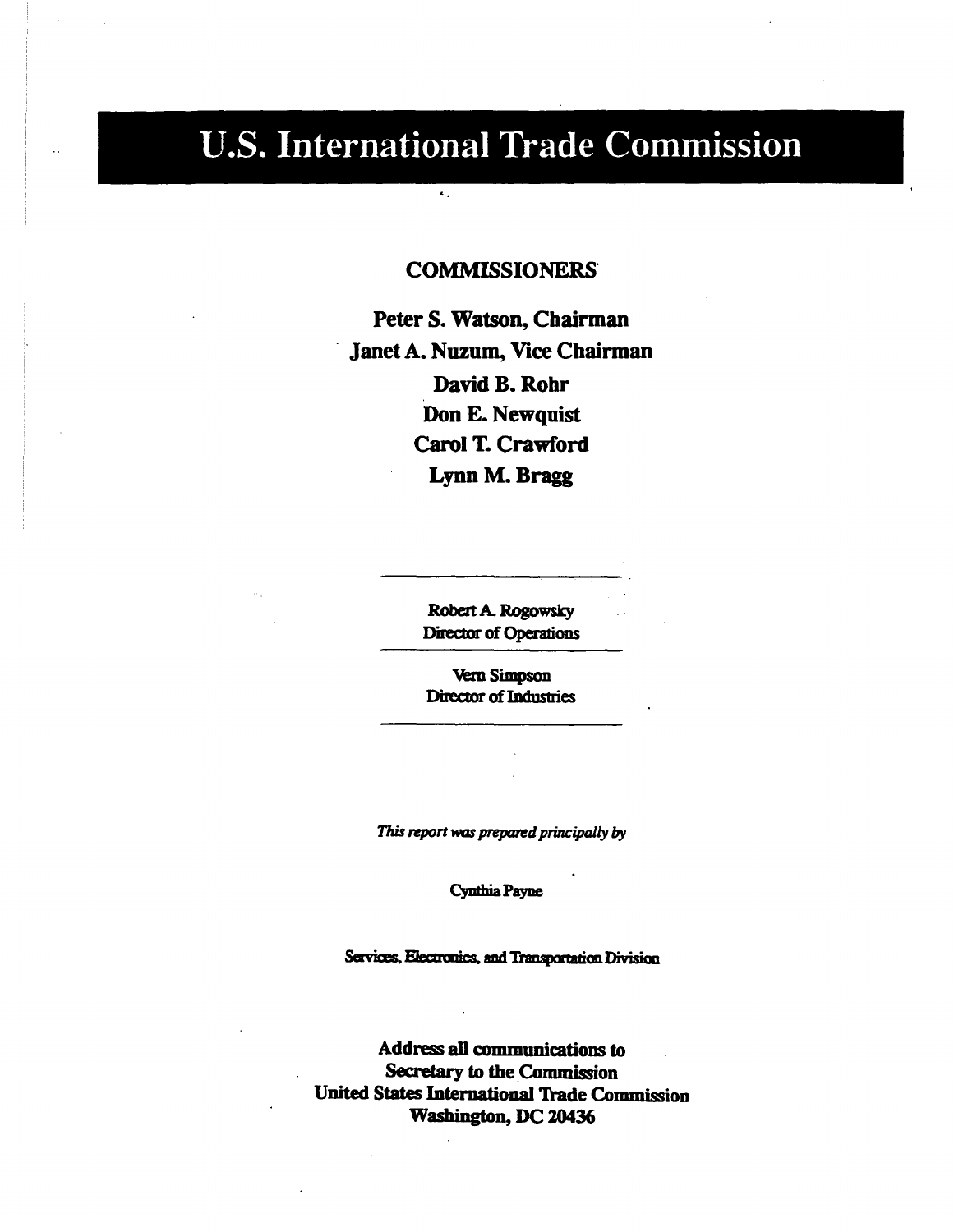# U.S. International Trade Commission

Washington, DC 20436

# The U.S. Automobile Industry **Monthly Report on Selected Fconomic Indicators**

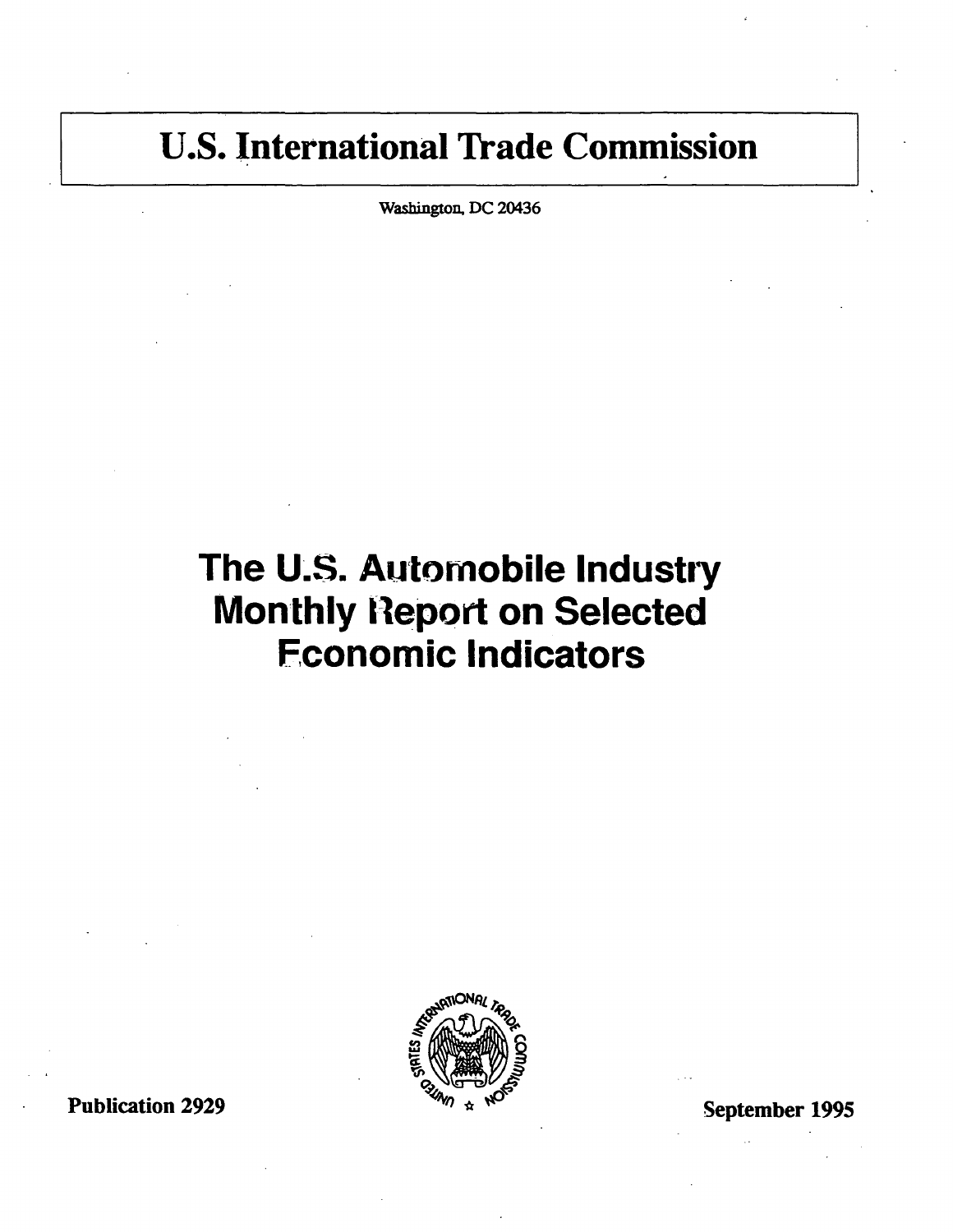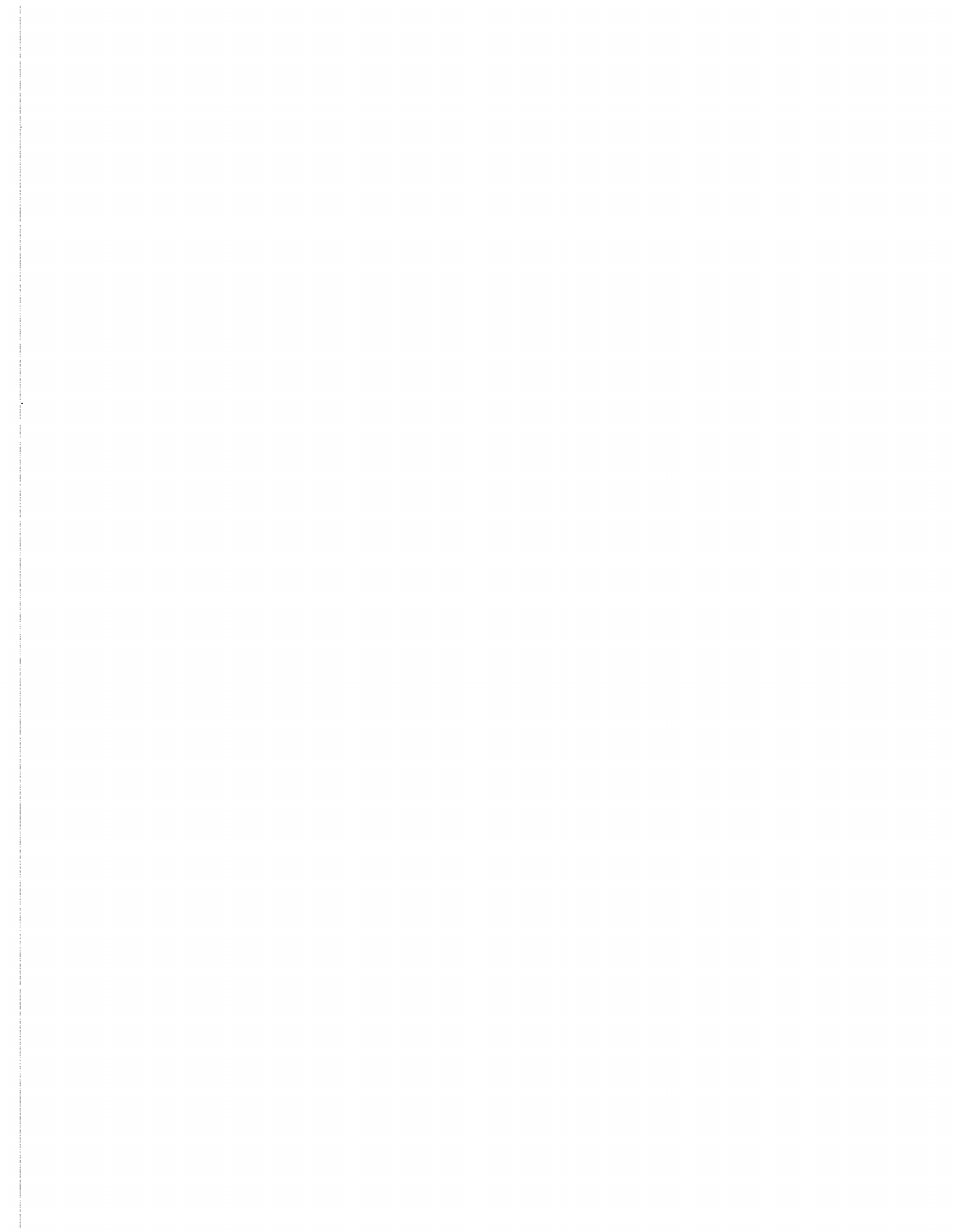#### PREFACE

In November 1980, the U.S. International Trade Commission, under section 201 of the Trade Act of 1974, determined that certain motor vehicles and certain chassis and bodies therefore were not being imported into the United States in such increased quantities as to be a substantial cause of serious injury, or threat thereof, to the domestic industry producing articles like or directly competitive with the imported articles (inv. No. TA-201-44). In December 1980, the Subcommittee on Trade, Committee on Ways and Means of the U.S. House of Representatives, requested that the Commission provide it with monthly data on U.S. automobile imports, sales, production, and prices. In late December 1980, the Commission instituted inv. No. 332-121, U.S. Automobile Industry Monthly Report on Selected Economic Indicators. The request by the Subcommittee on Trade of the House Committee on Ways and Means for monthly data on the automobile industry was renewed four times between 1981-85, with the final request in 1985 (inv. No. 332-207) having no fixed date for termination.

The report uses trade data compiled from official statistics of the U.S. Department-of Commerce. Sales, production, and certain price data are derived from *Automotive News.* The U.S. Department of Labor provides employment and consumer and producer price data, while quarterly financial results for U.S.-owned automakers are from various public sources.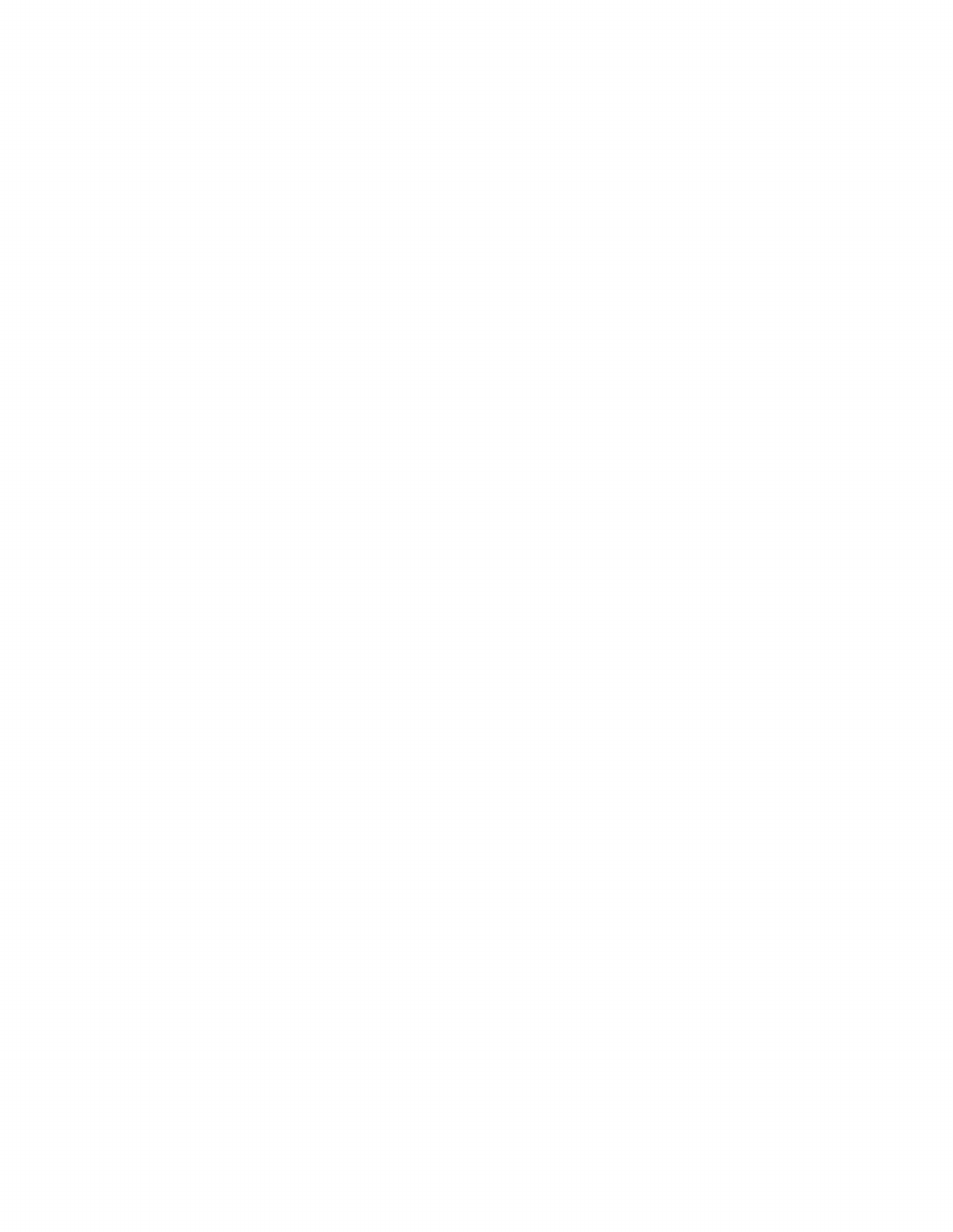## CONTENTS

*Page* 

### Tables

| 1. New passenger automobiles: U.S. retail sales of domestic production,<br>production, inventory, days' supply, and employment, by specified<br>periods, September 1993-August 1995                             | ı            |
|-----------------------------------------------------------------------------------------------------------------------------------------------------------------------------------------------------------------|--------------|
| 2. New passenger automobiles: U.S. imports, by principal sources and                                                                                                                                            |              |
| 3. Lightweight automobile trucks and bodies and cab/chassis for lightweight<br>automobile trucks: U.S. imports, by principal sources and by specified                                                           |              |
|                                                                                                                                                                                                                 | $\mathbf{3}$ |
| 4. New passenger automobiles: U.S. exports of domestic merchandise, by<br>principal markets and by specified periods, August 1993-July 1995                                                                     | 4            |
| 5. Lightweight automobile trucks and bodies and cab/chassis for lightweight<br>automobile trucks: U.S. exports of domestic merchandise, by principal<br>markets and by specified periods, August 1993-July 1995 | 5            |
| 6. New passenger automobiles: Sales of domestic and imported passenger<br>automobiles and sales of imported passenger automobiles as a percent                                                                  |              |
| of total U.S. sales, by specified periods, 1994 and 1995<br>7. New passenger automobiles: Price indexes, by specified periods, 1994                                                                             | 6            |
|                                                                                                                                                                                                                 | 6            |
| 8. New passenger automobiles: Retail price changes in the U.S. market during<br>August 1995                                                                                                                     |              |
| 9. Manufacturers' suggested retail prices of selected U.S. and Japanese                                                                                                                                         | 8            |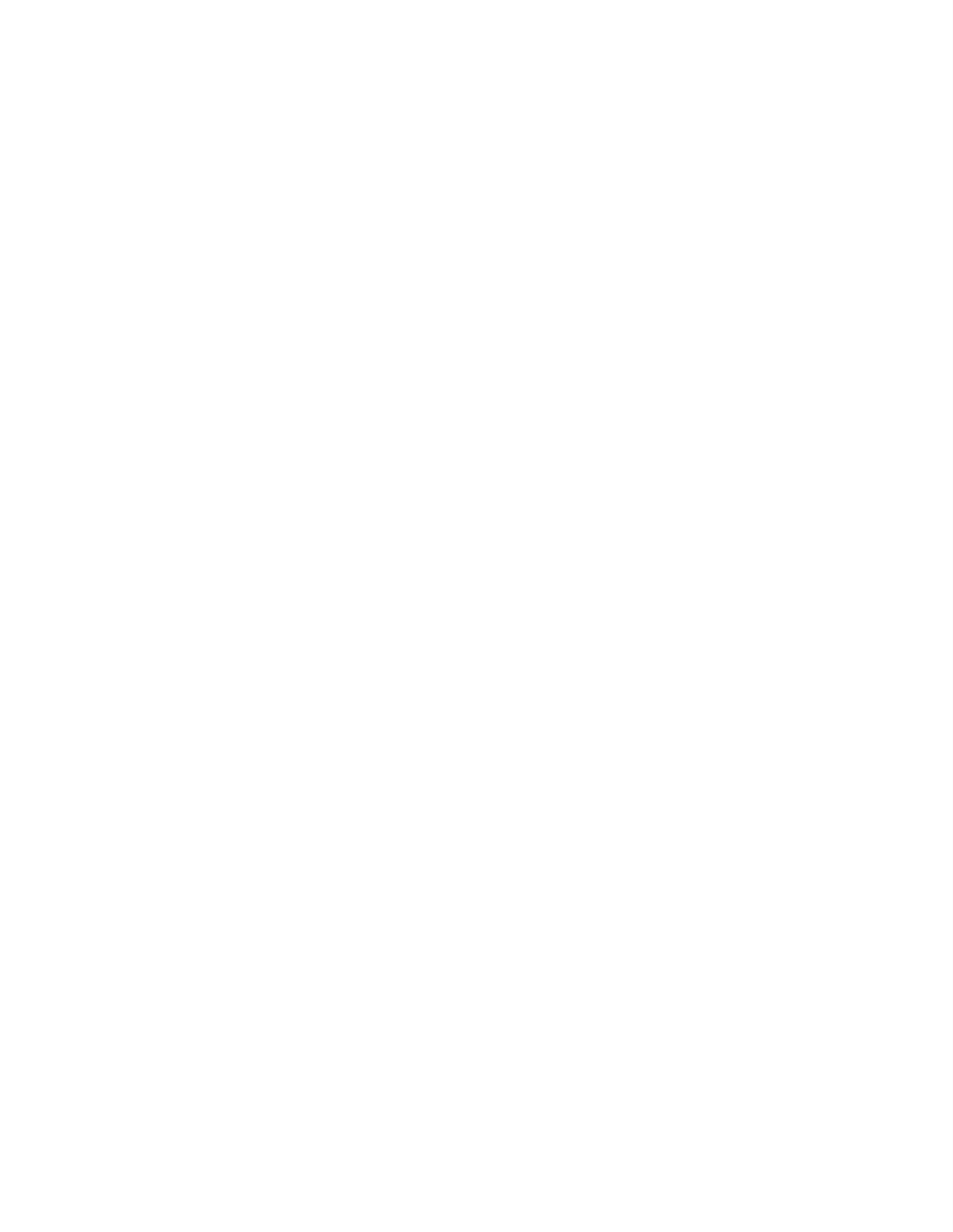New passenger automobiles: U.S. retail sales of domestic production, production, inventory, days' supply, and employment, by specified periods, September 1993-August 1995

| (In thousands of units; thousands of employees)                   |              |                          |                                 |                         |                          |  |  |  |
|-------------------------------------------------------------------|--------------|--------------------------|---------------------------------|-------------------------|--------------------------|--|--|--|
|                                                                   | 1994-95      |                          |                                 | 1993-94                 |                          |  |  |  |
| Item                                                              | July<br>1995 | Aug.<br>1995             | Sept. 1994-<br><u>Aug. 1995</u> | Aug.<br>1994            | Sept. 1993-<br>Aug. 1994 |  |  |  |
| Retail sales of domestic                                          | 585          | 648                      | 7,027                           | 597                     | 7,344                    |  |  |  |
|                                                                   | 293          | 575                      | 6,340                           | 541                     | 6,810                    |  |  |  |
| Days' supply <sup>2</sup>                                         | 1,499<br>64  | 1,473<br>61              | $^{\text{}}$ ( $^{\text{}}$ )   | 1,196<br>54             | $^{\prime}$<br>$(^{1})$  |  |  |  |
| Employment. <sup>3</sup><br>Total employees<br>Production workers | 4940<br>4738 | 5914<br><sup>5</sup> 709 | $\binom{1}{2}$<br>71            | <sup>6</sup> 880<br>679 |                          |  |  |  |
|                                                                   |              |                          |                                 |                         |                          |  |  |  |

 $\frac{1}{1}$  Not applicable.

<sup>2</sup> Days' supply is an average for each class size which is determined by the previous month's retail sales.

 $\mathbf{1}$ 

<sup>3</sup> Employment data are for SIC 371 (motor vehicles and motor vehicle equipment).

4 Data are for June 1995, revised.

<sup>5</sup> Data are for July 1995.

6 Data are for July 1994.

Source: Production, retail sales, days' supply, and inventory, *Automotive News;* and employment, U.S. Department of Labor.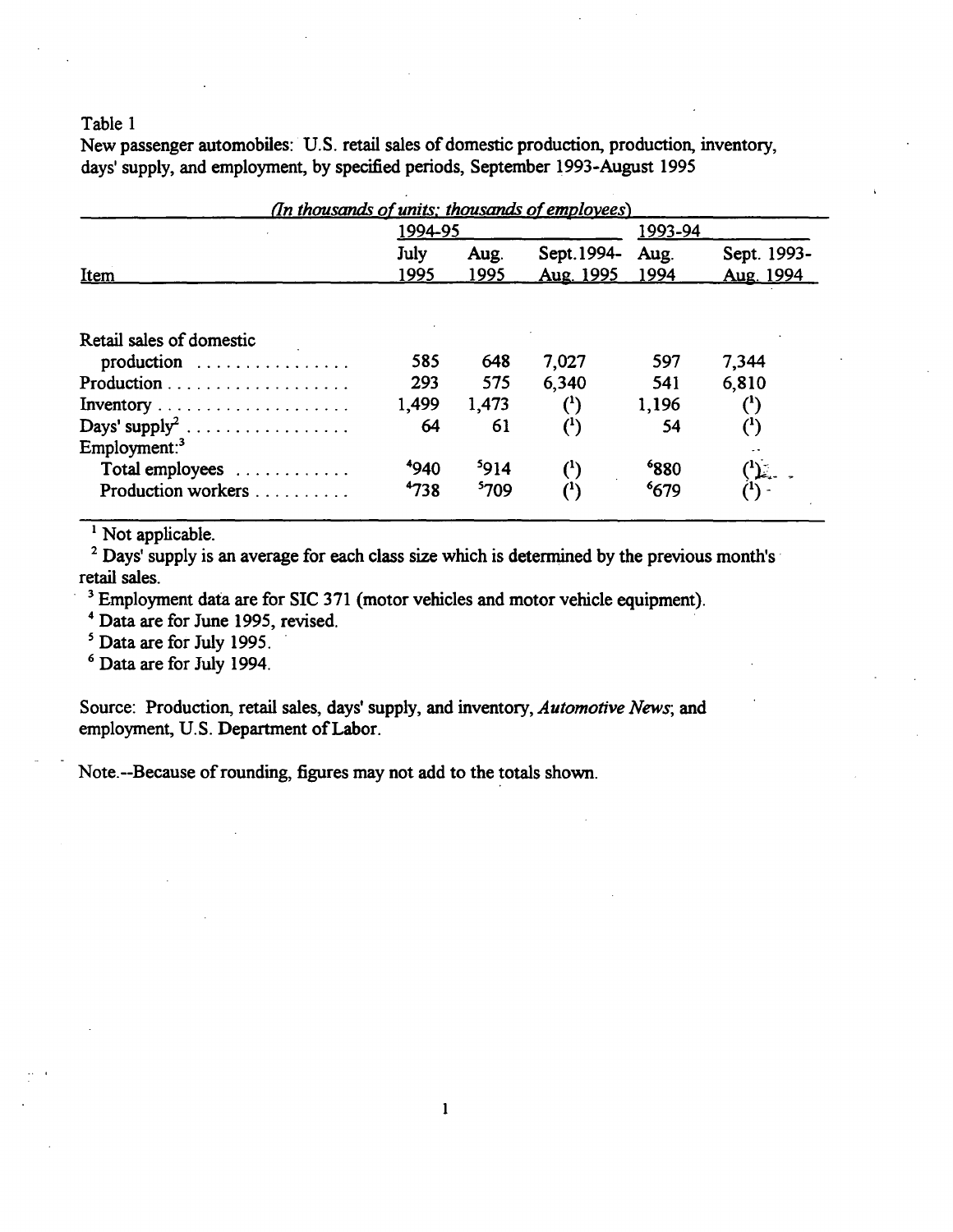,. !

New passenger automobiles: U.S. imports, by principal sources and by specified periods, August 1993-July 1995<sup>1</sup>

|                                        | 1994-95   |                         |                       | 1993-94   |                  |
|----------------------------------------|-----------|-------------------------|-----------------------|-----------|------------------|
|                                        | June      | July                    | Aug. 1994-            | July      | Aug. 1993-       |
| <b>Source</b>                          | 1995      | 1995                    | <b>July 1995</b>      | 1994      | <b>July 1994</b> |
|                                        |           |                         |                       |           |                  |
|                                        |           |                         | Quantity (units)      |           |                  |
|                                        |           |                         |                       |           |                  |
| Japan                                  | 115,245   | 110,612                 | 1,605,487             | 140,383   | 1,590,246        |
| $Canada \dots \dots \dots \dots \dots$ | 143,818   | 59,747                  | 1,714,614             | 86,056    | 1,464,573        |
| Germany                                | 18,848    | 29,155                  | 203,933               | 14,557    | 178,729          |
| Korea, South                           | 16,972    | 18,628                  | 225,028               | 21,576    | 186,501          |
| Sweden                                 | 5,927     | 4,489                   | 87,371                | 2,686     | 54,596           |
| $Mexico$                               | 36,507    | 42,177                  | 411,691               | 28,732    | 333,718          |
| United Kingdom                         | 3,264     | 2,861                   | 37,685                | 1,556     | 23,231           |
|                                        | 53        | 72                      | 1,064                 | 48        | 1,129            |
| France                                 | 3         | $\overline{\mathbf{4}}$ | 21                    | $\bf{0}$  | 59               |
| <b>Brazil</b><br>.                     | $\bf{0}$  | 3                       | 49                    | 6         | 1,611            |
| All other                              | 1,772     | 3.213                   | 40,570                | 2,846     | 53,421           |
| Total                                  | 342,409   | 270,961                 | 4,327,514             | 298,446   | 3,887,817        |
|                                        |           |                         |                       |           |                  |
|                                        |           |                         | Value (1,000 dollars) |           |                  |
| Japan                                  | 1,811,876 | 1,767,887               | 24,703,050            | 2,130,310 | 23,630,732       |
|                                        | 2,176,919 | 902,175                 | 24,882,974            | 1,228,923 | 19,499,928       |
| Germany                                | 623,059   | 899,639                 | 6,589,680             | 430,797   | 5,436,867        |
| Korea, South $\dots \dots \dots$       | 126,034   | 143,878                 | 1,674,109             | 136,202   | 1,197,810        |
| Sweden                                 | 127,283   | 98,486                  | 1,824,219             | 51,196    | 1,029,893        |
| Mexico                                 | 470,680   | 507,098                 | 4,854,778             | 312,163   | 3,517,085        |
| United Kingdom                         | 107,079   | 87,023                  | 1,299,900             | 54,222    | 856,231          |
|                                        | 4,537     | 4,427                   | 71,346                | 5,470     | 65,258           |
| France                                 | 75        | 7<br>¥,                 | 385                   | $\bf{0}$  | 1,011            |
| <b>Brazil</b><br>.                     | $\bf{0}$  | 700                     | 1,776                 | 73        | 11,671           |
| All other                              | 37,654    | 71,706                  | 843,163               | 36,767    | 1,033,789        |
| $Total$                                | 5,485,196 | 4,483,077               | 66,745,398            | 4,386,123 | 56,280,303       |

<sup>1</sup> Data include imports into Puerto Rico; data do not include automobiles assembled in U.S. foreign trade zones.

Source: Compiled from official statistics of the U.S. Department of Commerce.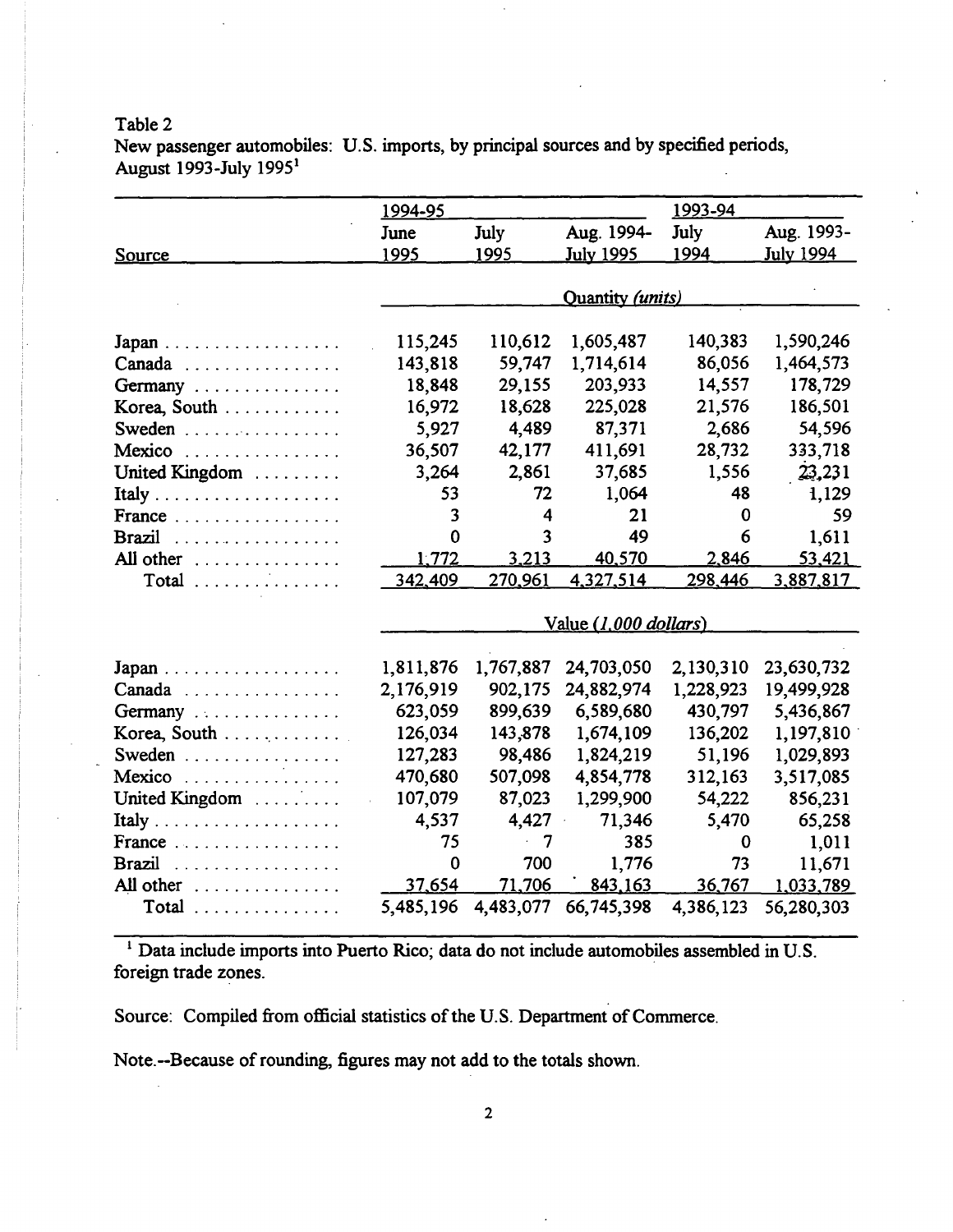Lightweight automobile  $\text{trucks}^1$  and bodies and cab/chassis for lightweight automobile trucks: U.S. imports, by principal sources and by specified periods, August 1993-July 1995<sup>2</sup>

|                     | 1994-95 |         |                       | 1993-94 |            |  |
|---------------------|---------|---------|-----------------------|---------|------------|--|
|                     | June    | July    | Aug. 1994-            | July    | Aug. 1993- |  |
| <b>Source</b>       | 1995    | 1995    | July 1995             | 1994    | July 1994  |  |
|                     |         |         |                       |         |            |  |
|                     |         |         | Quantity $(units)^3$  |         |            |  |
| Japan               | 4,290   | 4,393   | 118,353               | 13,979  | 117,023    |  |
| Canada              | 37,577  | 14,937  | 431,532               | 20,608  | 441,468    |  |
| $Mexico$            | 8,982   | 9,088   | 66,863                | 2,734   | 33,974     |  |
| All other           | 15      | 33      | 1,491                 | 407     | 3,394      |  |
| Total               | 50,864  | 28,450  | 618,239               | 37,728  | 595,858    |  |
|                     |         |         |                       |         |            |  |
|                     |         |         | Value (1,000 dollars) |         |            |  |
| Japan               | 50,441  | 55,141  | 1,100,451             | 108,898 | 951,097    |  |
| $Canada \dots$      | 572,535 | 243,904 | 6,440,885             | 296,864 | 6,120,788  |  |
| $Mexico$            | 149,674 | 148,251 | 1,176,542             | 42,597  | 490,336    |  |
| All other           | 3,824   | 4,750   | 78,977                | 10,500  | 105,095    |  |
| Total<br>$\ldots$ . | 776,474 | 452,046 | 8,796,855             | 458,858 | 7,667,316  |  |

<sup>1</sup> Defined as not over 10,000 pounds gvw.

<sup>2</sup> Partially estimated, all data include imports into Puerto Rico.

<sup>3</sup> Quantity data include complete trucks and cab/chassis, but exclude bodies.

Source: Compiled from official statistics of the U.S. Department of Commerce, except as noted.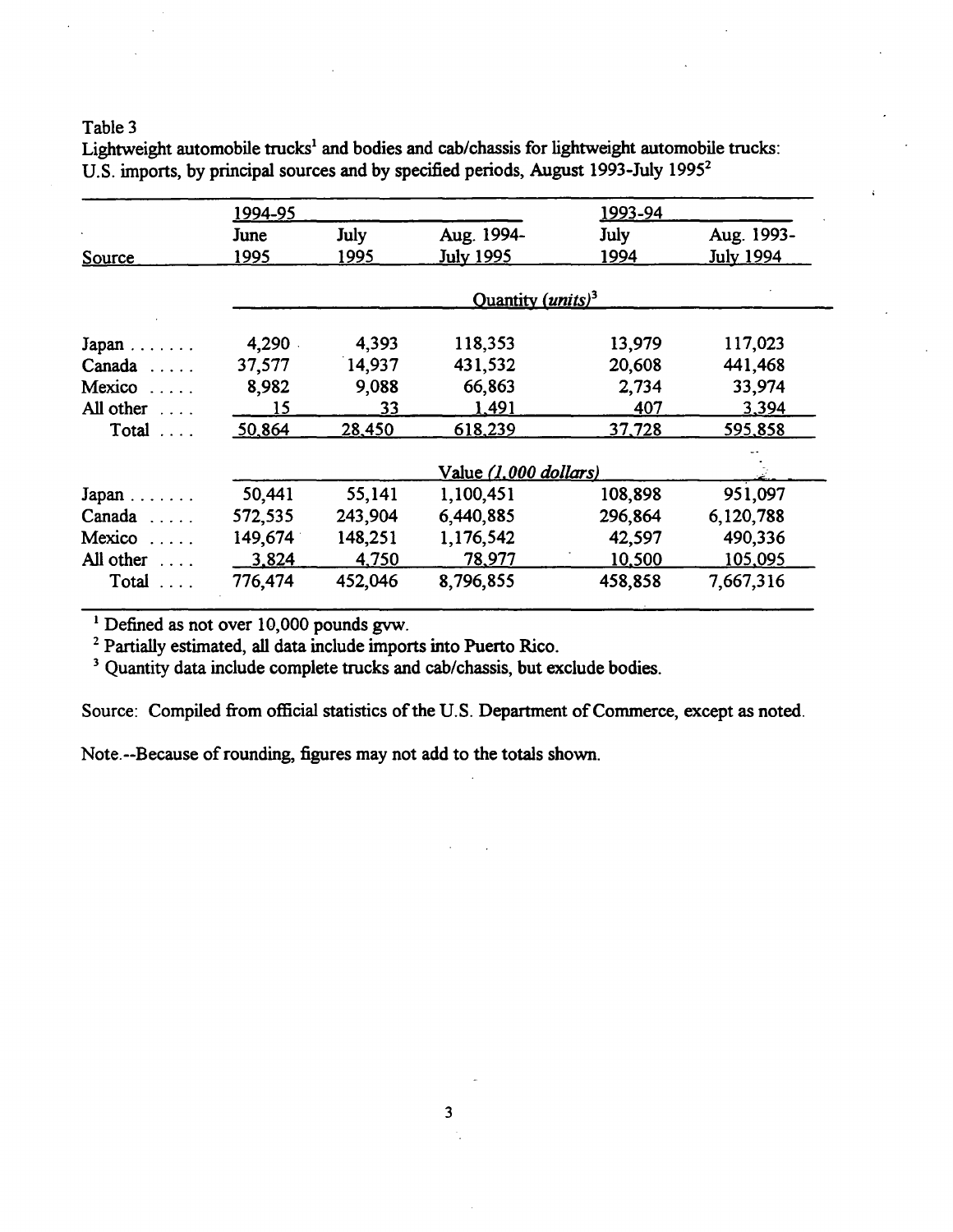New passenger automobiles: U.S. exports of domestic merchandise, by principal markets and by specified periods, August-1993-July 1995

|                     | 1994-95   |         |                         | 1993-94 |                  |
|---------------------|-----------|---------|-------------------------|---------|------------------|
|                     | June      | July    | Aug. 1994-              | July    | Aug. 1993-       |
| Market              | 1995      | 1995    | <b>July 1995</b>        | 1994    | <b>July 1994</b> |
|                     |           |         | <b>Quantity (units)</b> |         |                  |
| Canada              | 41,070    | 21,357  | 515,963                 | 25,607  | 547,275          |
|                     |           |         |                         |         |                  |
| Japan               | 6,879     | 7,383   | 111,073                 | 7,643   | 74,216           |
| All other $\dots$   | 24,114    | 17,740  | 396,675                 | 25,113  | 342,358          |
| Total               | 72,063    | 46,480  | 1,023,711               | 58,363  | 963,854          |
|                     |           |         | Value (1,000 dollars)   |         |                  |
|                     |           |         |                         |         | لدا المائك       |
| Canada              | 596,412   | 300,386 | 7,350,849               | 339,854 | 7,280,232        |
| $Japan \dots \dots$ | 140,857   | 144,661 | 2,026,378               | 136,399 | 1,283,389        |
| All other           | 356,210   | 230,393 | 5,140,546               | 366,241 | 5,186,971        |
| Total $\ldots$      | 1,093,479 | 675,440 | 14,517,773              | 842,493 | 13,750,666       |

Source: Compiled from official statistics of the U.S. Department of Commerce.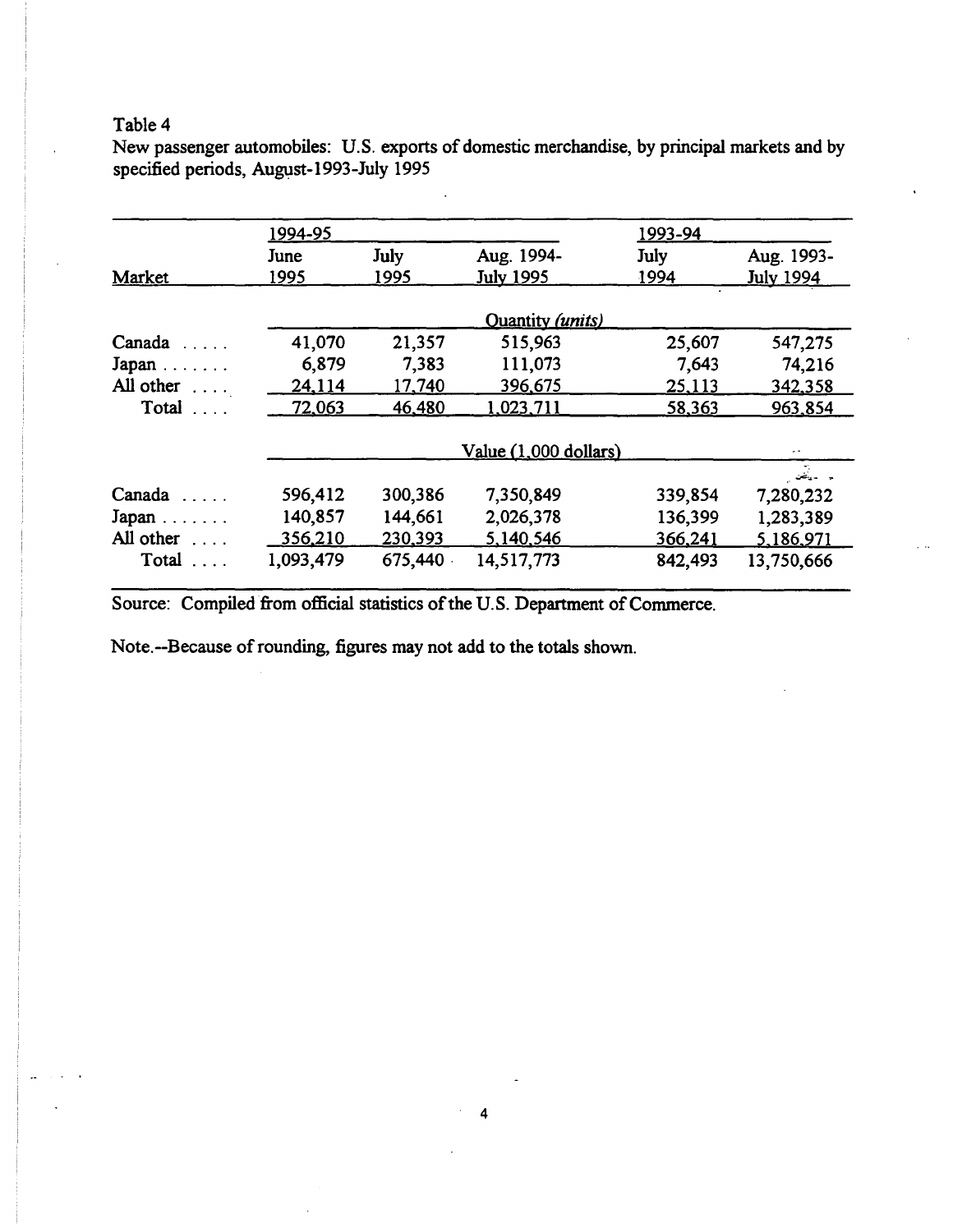Lightweight automobile trucks<sup>1</sup> and bodies and cab/chassis for lightweight automobile trucks: U.S. exports of domestic merchandise, by principal markets and by specified periods, August 1993-July 1995<sup>2</sup>

|                    | 1994-95      |              |                                | 1993-94             |                                |
|--------------------|--------------|--------------|--------------------------------|---------------------|--------------------------------|
| Market             | June<br>1995 | July<br>1995 | Aug. 1994-<br><b>July 1995</b> | <b>July</b><br>1994 | Aug. 1993-<br><b>July</b> 1994 |
|                    |              |              | Quantity (units) <sup>3</sup>  |                     |                                |
| $Canada \dots$     | 12,192       | 7,741        | 156,044                        | 8,892               | 158,410                        |
| All other $\ldots$ | 3.574        | 3,417        | 61,441                         | 2,301               | 35,754                         |
| Total $\ldots$     | 15,766       | 11,159       | 217,485                        | 11,193              | 194,219                        |
|                    |              |              | Value (1,000 dollars)          |                     | - -                            |
| Canada             | 178,461      | 110,122      | 2,148,819                      | 114,942             | 2,032,994.                     |
| All other          | 62,454       | 65,790       | 796,903                        | 41,730              | 696,651                        |
| Total              | 240,914      | 175,912      | 2,945,722                      | 156,671             | 2,730,605                      |

<sup>1</sup> Defined as not over 10,000 pounds gvw.

<sup>2</sup> Partially estimated.

<sup>3</sup> Quantity data include complete trucks and cab/chassis, but exclude bodies.

Source: Compiled from official statistics of the U.S. Department of Commerce, except as noted.

5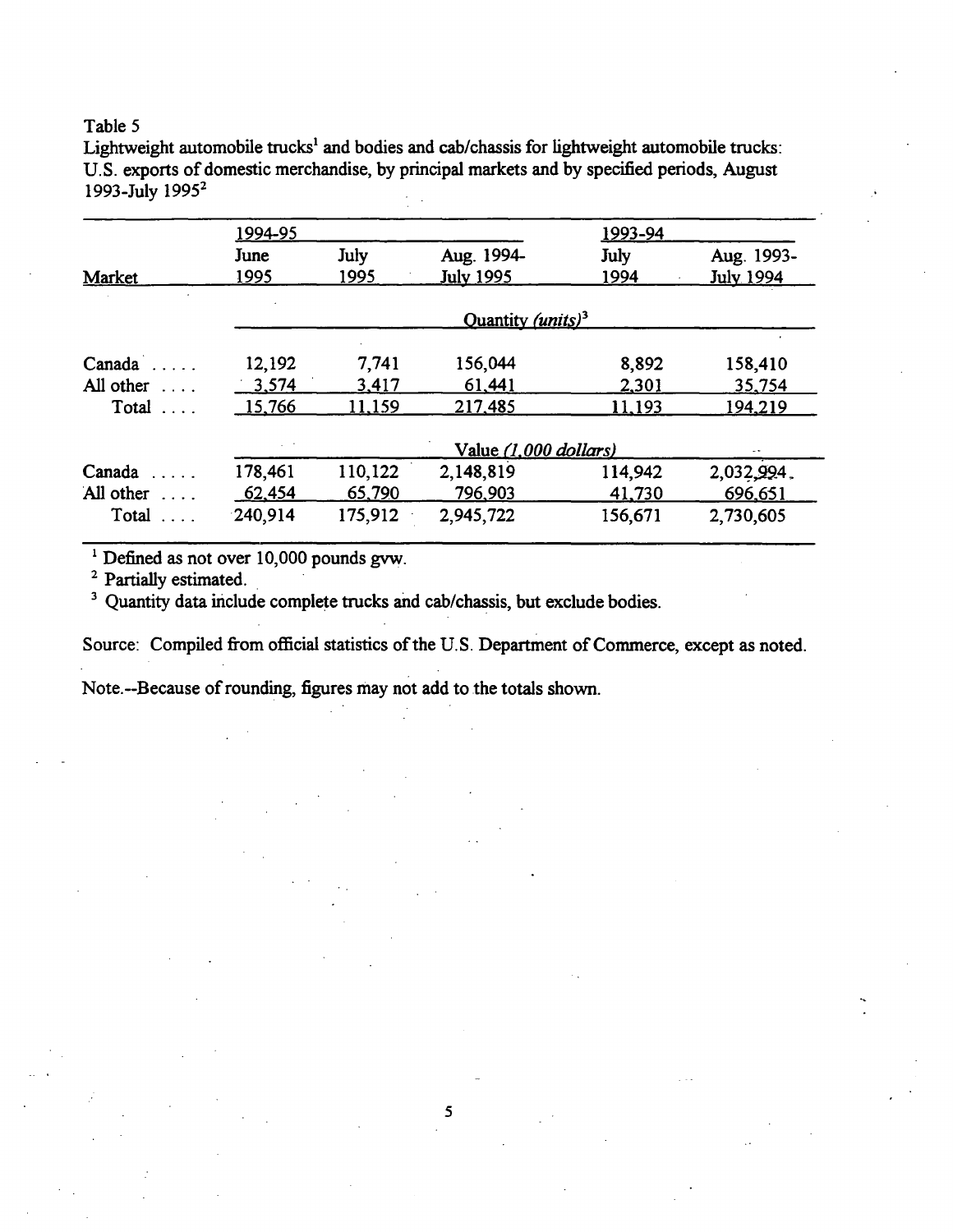New passenger automobiles: Sales of domestic and imported passenger automobiles and sales of imported passenger automobiles as a percent of total U.S. sales, by specified periods, 1994 and 1995

|                                            | Sales of-                            |                    |                                      |                    |                                 |                    |                                                        |              |
|--------------------------------------------|--------------------------------------|--------------------|--------------------------------------|--------------------|---------------------------------|--------------------|--------------------------------------------------------|--------------|
|                                            | Domestic<br>automobiles <sup>1</sup> |                    | Imported<br>automobiles <sup>2</sup> |                    | Total U.S. sales <sup>1.2</sup> |                    | Ratio of import<br>sales to total sales <sup>1,2</sup> |              |
| Period                                     | 1995                                 | 1994               | 1995                                 | 1994               | 1995                            | 1994               | 1995                                                   | 1994         |
|                                            |                                      |                    |                                      |                    |                                 | Percent            |                                                        |              |
|                                            |                                      |                    |                                      |                    |                                 |                    |                                                        |              |
| $January \dots \dots \dots$                | 468,400<br>523,833                   | 484,545<br>563,715 | 113,236<br>125,360                   | 121,910<br>135,054 | 581,636<br>649,193              | 606.364<br>698,769 | 19.5<br>19.3                                           | 20.1<br>19.3 |
| February<br>$Jan-Feb$                      | 992.233                              | 1,048,089          | 238,598                              | 256,964            | 1.230,831                       | 1.305.053          | 19.4                                                   | 19.7         |
| March                                      | 642.971                              | 695,170            | 155,674                              | 181,158            | 798,645                         | 876.328            | 19.5                                                   | 20.7         |
| $Jan-Mar$                                  | 1,635,204                            | 1,743,246          | 393.202                              | 438,122            | 2,028,406                       | 2,181,368          | 19.4                                                   | 20.1         |
|                                            | 551.342                              | 632.267            | 134,626                              | 153,627            | 685,968                         | 785,889            | 19.6                                                   | 19.5         |
| April                                      |                                      |                    | 527,829                              | 591,748            | 2.714.375                       | 2,967,269          | 19.4                                                   | 19.9         |
| $Jan-Apr$                                  | 2,186,546                            | 2,375,521          |                                      |                    |                                 |                    | 19.9                                                   |              |
| $\text{May} \dots \dots \dots \dots \dots$ | 660,299                              | 655,359            | 164.972                              | 159,224            | 825.271                         | 814,583            |                                                        | $-19.5$      |
| $Jan-May$                                  | 2,846,845                            | 3,030,871          | 692,801                              | 750.972            | 3,539,646                       | 3,781,843          | 19.6                                                   | 19.9         |
| June $\ldots \ldots \ldots \ldots$         | 687.389                              | 694,783            | 165,486                              | 176,848            | 852,875                         | 871,631            | 19.4                                                   | $-20.3$      |
| $Jan-June$                                 | 3,534,234                            | 3,725,654          | 858,287                              | 927,820            | 4.392.521                       | 4,653,474          | 19.5                                                   | 19.4         |
| July                                       | 585,421                              | 557.344            | 135.955                              | 155.963            | 721.376                         | 713,307            | 18.9                                                   | 21.9         |
| $Jan-July$                                 | 4,119,655                            | 4,283,005          | 994.242                              | 1,083,640          | 5,113,897                       | 5.366,645          | 19.4                                                   | 20.2         |
| August                                     | 647,970                              | 596,788            | 158,453                              | 185,514            | 806,423                         | 782,302            | 19.6                                                   | 23.7         |
| $Jan.-Aug \ldots \ldots \ldots$            | 4,767,625                            | 4,879,793          | 1,152,695                            | 1,269,154          | 5,920,320                       | 6,148,947          | 19.5                                                   | 20.6         |

<sup>1</sup> Domestic automobile sales include U.S.-, Canadian- and Mexican-built automobiles sold in the United States.<br><sup>2</sup> Does not include automobiles imported from Canada and Mexico.

Source: *Automotive News.* 

#### Table 7

New passenger automobiles: Price indexes, by specified periods, 1994 and 1995<sup>1</sup>

|                              | <u> 1995 </u> |              |                   | 1994-95      |              |                   |
|------------------------------|---------------|--------------|-------------------|--------------|--------------|-------------------|
| Item                         | July<br>1995  | Aug.<br>1995 | Percent<br>change | Aug.<br>1994 | Aug.<br>1995 | Percent<br>change |
| <b>Consumer Price Index:</b> |               |              |                   |              |              |                   |
|                              |               |              | $-1.7$            |              |              |                   |
| Unadjusted                   | 140.3         | 137.9        |                   | 135.6        | 137.9        | $+1.7$            |
| Seasonally adjusted          | 139.0         | 139.3        | $+0.2$            | 136.9        | 139.3        | $+1.7$            |
| Producer Price Index:        |               |              |                   |              |              |                   |
| Unadjusted                   | 132.2         | 131.4        | $-0.6$            | 134.0        | 131.4        | $-2.0$            |
| Seasonally adjusted          | 133.1         | 133.3        | $+0.2$            | 136.7        | 133.3        | $-2.6$            |

 $\frac{1}{1}$  Consumer price index, 1982-1984 = 100. Producer price index, 1982 = 100.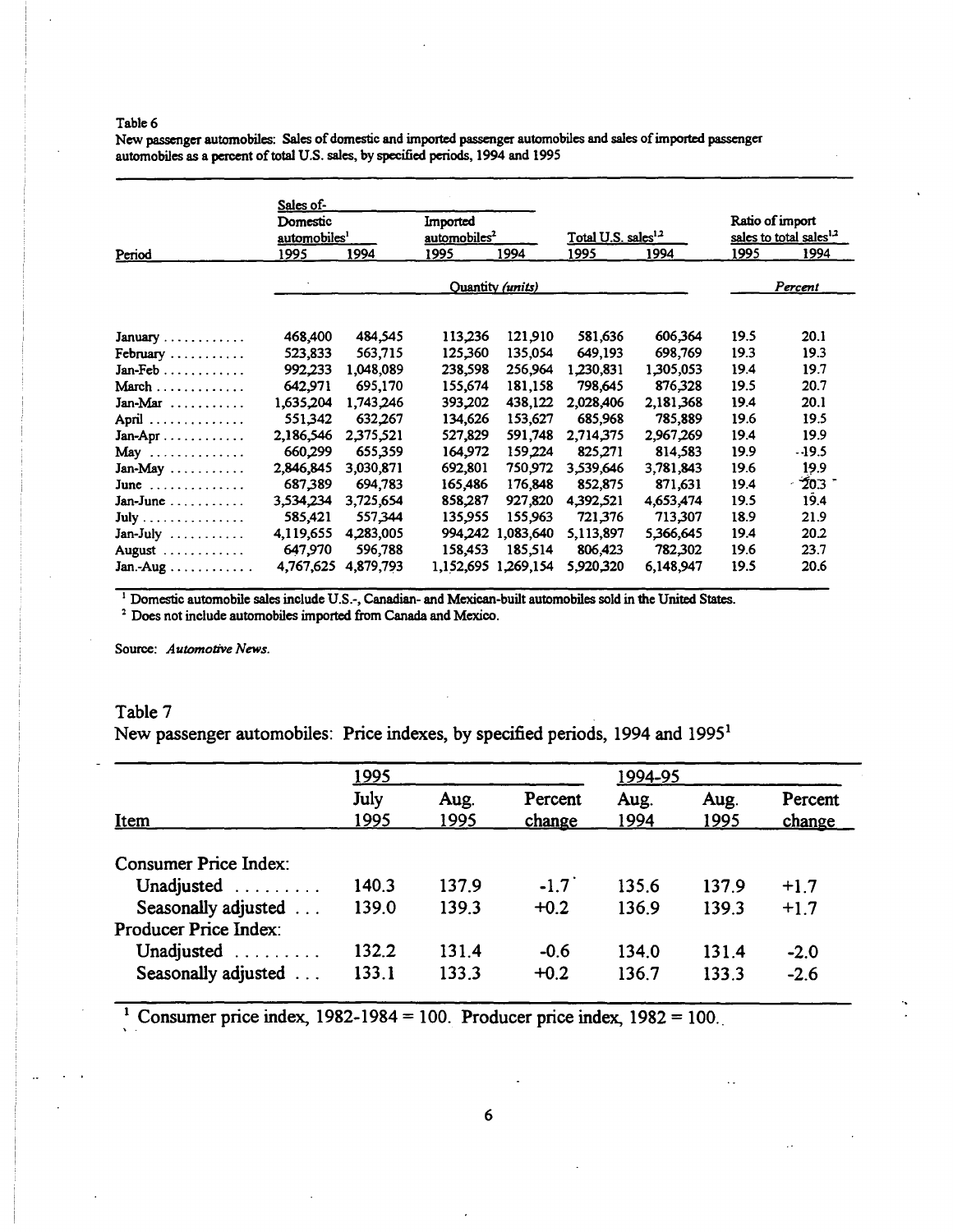New passenger automobiles: Retail price changes in the U.S. market during August 1995<sup>1</sup>

|                     | Retail price changes      |  |
|---------------------|---------------------------|--|
| Country source/make | <u>Aug. 1995 (+ or -)</u> |  |
| U.S. producers:     |                           |  |
|                     |                           |  |
| General Motors      | No change.                |  |
|                     | No change.                |  |
|                     | No change.                |  |
| Japanese producers: |                           |  |
| Toyota Motors       | $+1.9$ percent.           |  |
|                     | No change.                |  |
|                     | No change.                |  |
|                     | No change.                |  |
| European producers: |                           |  |
|                     | No change.                |  |
|                     | No change.                |  |
|                     | No change.                |  |
| Korean producer:    |                           |  |
|                     | $+1.0$ percent.           |  |

7

<sup>1</sup> Average retail price change for all models.

Source: *Automotive News,* Aug. 1995.